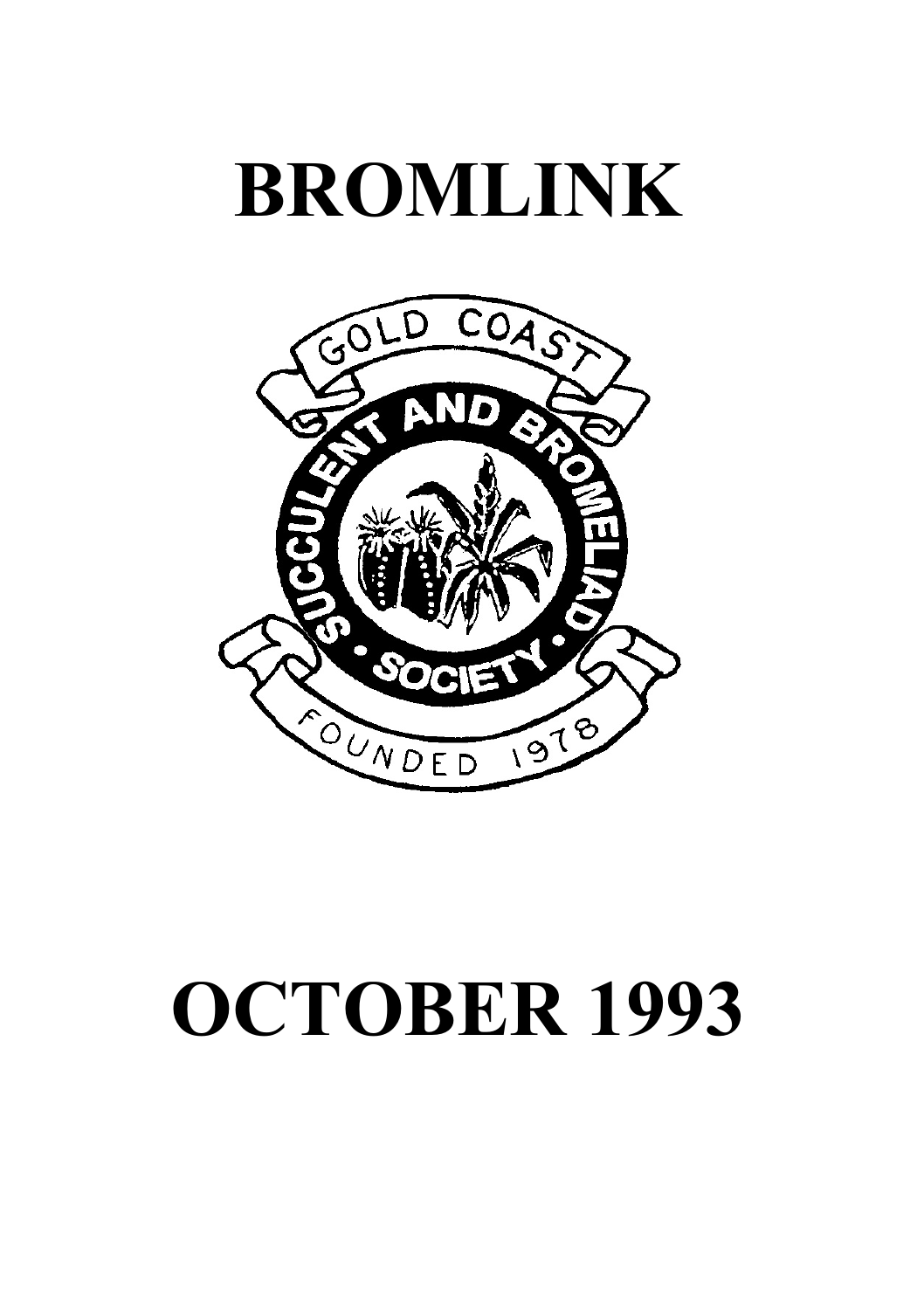#### **THE GOLD COAST SUCCULENT AND BROMELIAD SOCIETY**

#### **PATRON Olwen Ferris**

| <b>PRESIDENT</b>                 | Mary Nicholson         | 72 0993       |  |  |  |  |
|----------------------------------|------------------------|---------------|--|--|--|--|
| IMMEDIATE PAST PRESIDENT         | Olwen Ferris           | 77 1904       |  |  |  |  |
| <b>VICE PRESIDENT</b>            | Graham Besgrove        | (07) 800 5431 |  |  |  |  |
| <b>SECRETARY</b>                 | Diana Hughes           |               |  |  |  |  |
| <b>TREASURER</b>                 | Jum Daniels            | 77 1469       |  |  |  |  |
| <b>EDITOR</b>                    | <b>Wendy Besgrove</b>  |               |  |  |  |  |
| <b>HOST &amp; HOSTESS</b>        | Audrey & Mac McAlister |               |  |  |  |  |
| PLANT SUB-COMMITTEE Olwen Ferris |                        |               |  |  |  |  |
|                                  | John Catlan            |               |  |  |  |  |
|                                  | Graham Besgrove        |               |  |  |  |  |
|                                  | Terry Vogt             |               |  |  |  |  |
|                                  | John and Pat Carpenter |               |  |  |  |  |
| PLANT SALES SUPERVISOR           | Doug Reilly            |               |  |  |  |  |
| <b>GOODS SALES SUPERVISOR</b>    | Peter Ludowici         |               |  |  |  |  |
| <b>LIBRARIAN</b>                 | John Catlan            |               |  |  |  |  |
| <b>CATERING SUPERVISOR</b>       | Irene Small            |               |  |  |  |  |
| <b>RAFFLES SUPERVISOR</b>        | Roy Wenzel             |               |  |  |  |  |
| <b>LIFE MEMBERS</b>              | Olwen Ferris           |               |  |  |  |  |
|                                  | Rolly & Evelyn Reilly  |               |  |  |  |  |
| <b>HONORARY MEMBERS</b>          | Jum Daniels            |               |  |  |  |  |
|                                  | Roy Wenzel             |               |  |  |  |  |

#### **MEETING DATES AND VENUE**

Our meetings are held at the Uniting Church Hall, Elanora on the second Saturday of each month starting at 1.30 pm. as of October 1993 meeting.

#### **DISCLAIMER**

Opinions expressed in this newsletter are the contributor's own and are not necessarily those of the Committee or the Gold Coast Succulent and Bromeliad Society.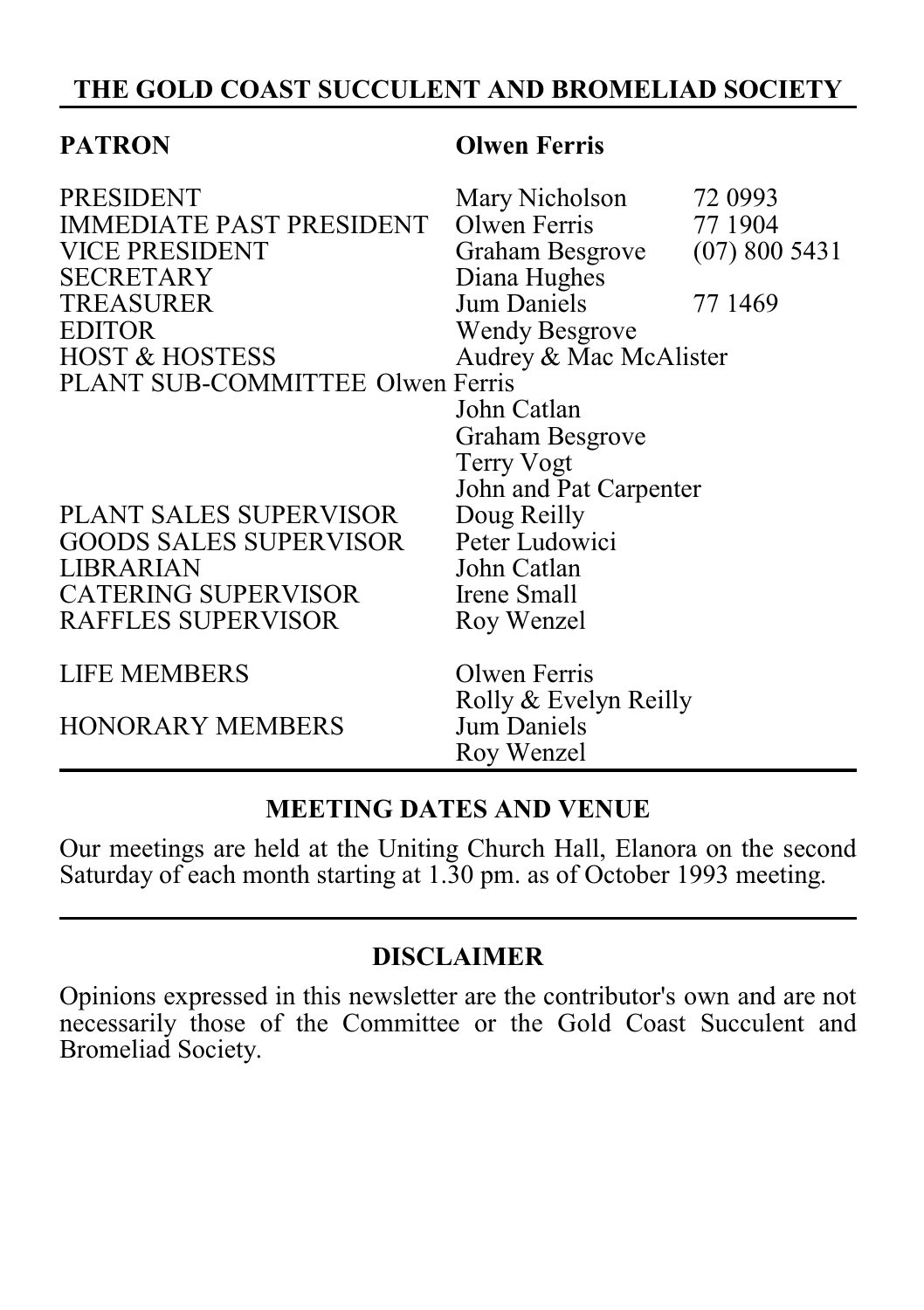#### **DATES FOR YOUR DIARY**

#### **OCTOBER**

- 9 Annual General Meeting and Regular Meeting<br>30 Field Day to Len and Olive Trevor
- Field Day to Len and Olive Trevor

## **NOVEMBER**

Regular Meeting

## **DECEMBER**

11 Christmas Party - Big Continuous Raffle

#### **PRESIDENT'S REPORT**

Twenty-eight members and one visitor attended the September meeting our last at the Red Cross Rooms at Palm Beach.

Our October meeting is our Annual General Meeting and we will be starting off our new year in our new hall, the Uniting Church Hall at Elanora. Subscriptions are due then too.

Lucky Door and Special Raffle prizes were won by Mary, Rolly, Irene and Monica.

The Craft and Leisure Day held in the Southport Mall on 16 September was very different from our usual displays - more later in Bromlink.

Our next field day is on Saturday, 30 October, to the home of Len and Olive Trevor in Brisbane. Some of us will be going by bus. The first pickup on the coast is 9.30 am. We hope to be at the Trevor's home by  $11.00$ am and then back on the coast by 3.30 pm.

The Show and Tell talk was given by Genny, Olwen and John. Thank you very much for all the questions that you answer and the knowledge you all are so willing to share with us.

The cent auction is such a lot of fun and it is raising money for our Library. Everyone is invited to bring in their spare plants, any kind - fruit and vegies - to be Raffled off. It is amazing what treasures are to be found there. The next one will be at our 12 March 1994 meeting.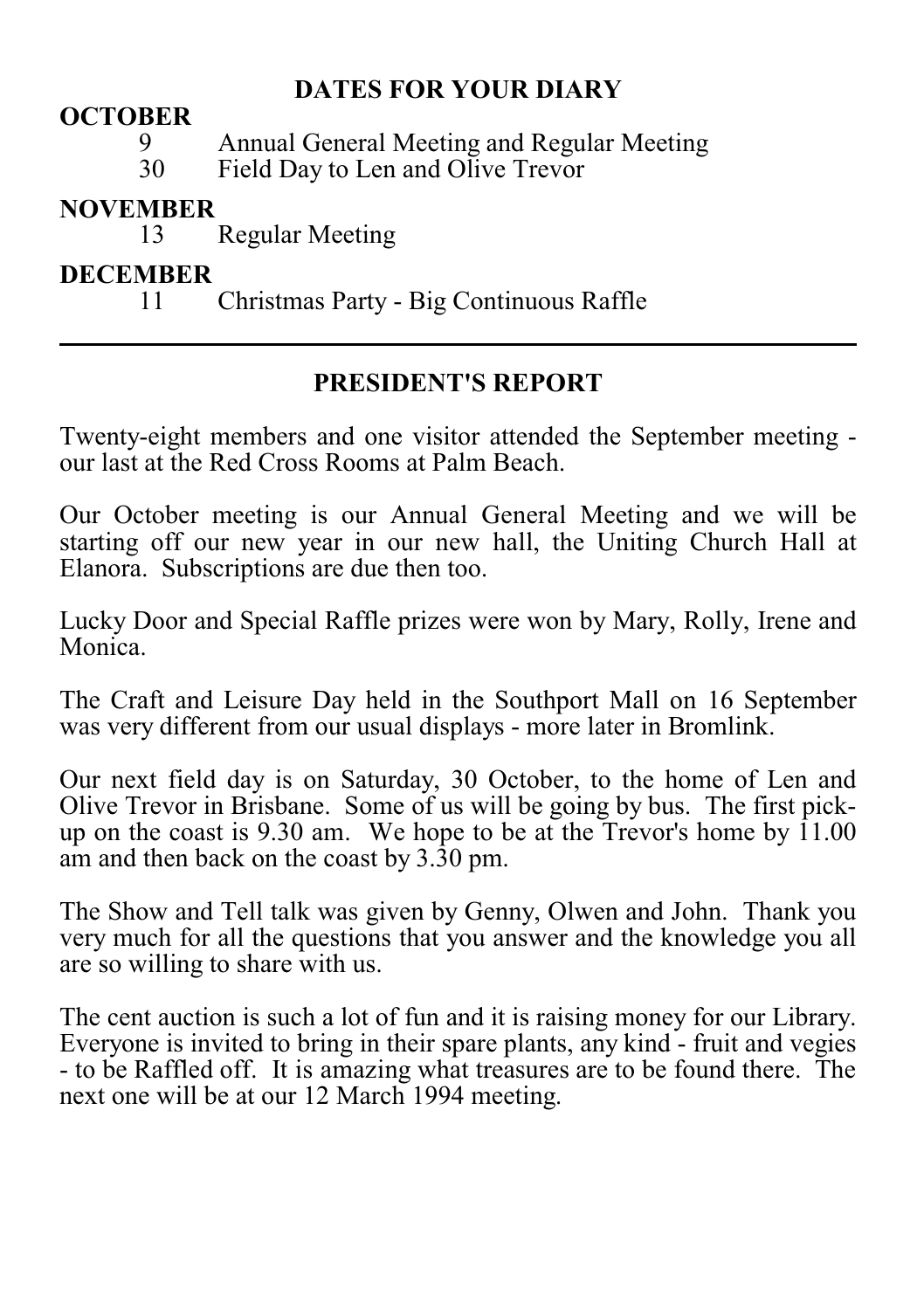The plants that were on display at Show and Tell were:

*Vriesea gigantea*, *fosteriana* hybrid, *saundersii x bitumenosa albo marginata, scalaris x retroflexa, bariletti, scalaris x* Red Baron *Canistrum lindenii var roseum Aechmea racinea, tubiformis, triticini, recurvata,* Rakete *Guzmania* Cherry *Pitcarinia heterophylla* white flower *Quesnelia lateralis Orthophytum suceri Tillandsia deppeana*

Our raffle of the Tillandsias donated by Rolly Reilly will be held today - October meeting.



 *Vriesea scalaris*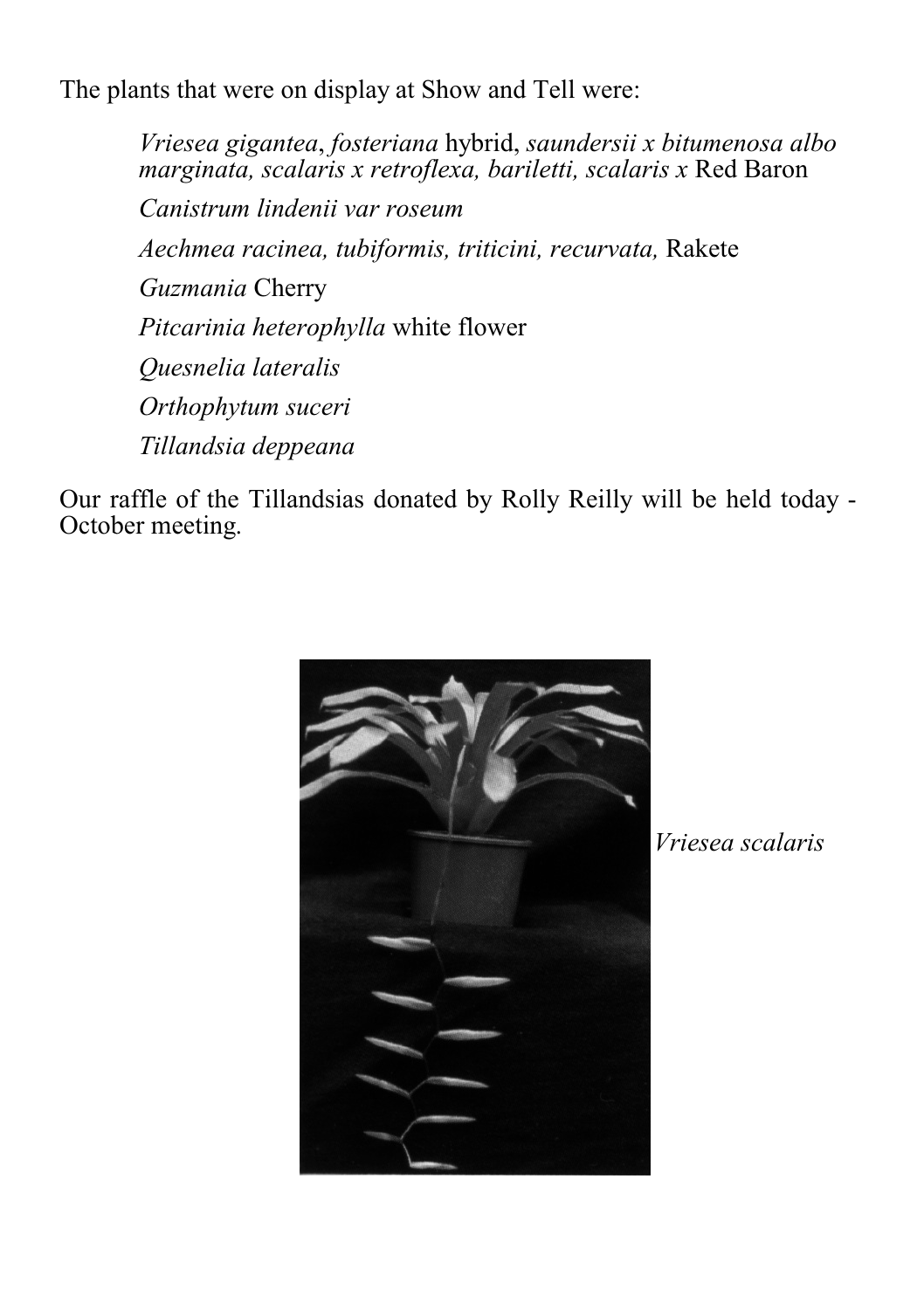#### **HOBBY AND LEISURE DISPLAY**

Thursday, 16 September, saw three of us setting up a display on a table under the Sails in Southport Mall with another 16 clubs doing likewise. It was a change from anything we have done before. Just a display and a raffle. We were the only plant people there and many of the people who came to look were disappointed that we were not selling. Bev and Olwen put together a very colourful show with most of our Bromeliad families represented. There were:

*Vriesea glutinosa*, Brentwood, Rose Marie, Van Ackeri Neoregelia johannis x vulcan, Amazing Grace reverse form, Empress, Olwen Ferris, Magna, green rosette hybrid *Nidularium fulgens Billbergia* Muriel Waterman (Aussie clone) *Tillandsia leonanana, butzii, juncea, caput medusa, ionantha, complanata Aechmea gracilis, recurvata var benrathii, disticantha*, Ann Vincent Anamea Scorpio *Dyckia brevifolia* Nidmea Beacon Neomea Strawberry *Orthophytum gurkenii Guzmania* Orangeade.

It was a lovely surprise to get a visit from Jim and Gwen Kerr.

Raffle prizes were donated by Olwen Ferris and Audrey McAlister. They were a pot of *Aechmea* Fosters Favorite (one in spike), an arrangement of over twelve different succulents and a *Neoregelia* Citation.

The raffle was won by:

- 1. Mrs K Hartman<br>2. Frank Wich
- 2. Frank Wich<br>3 Mary Nicho
- Mary Nicholson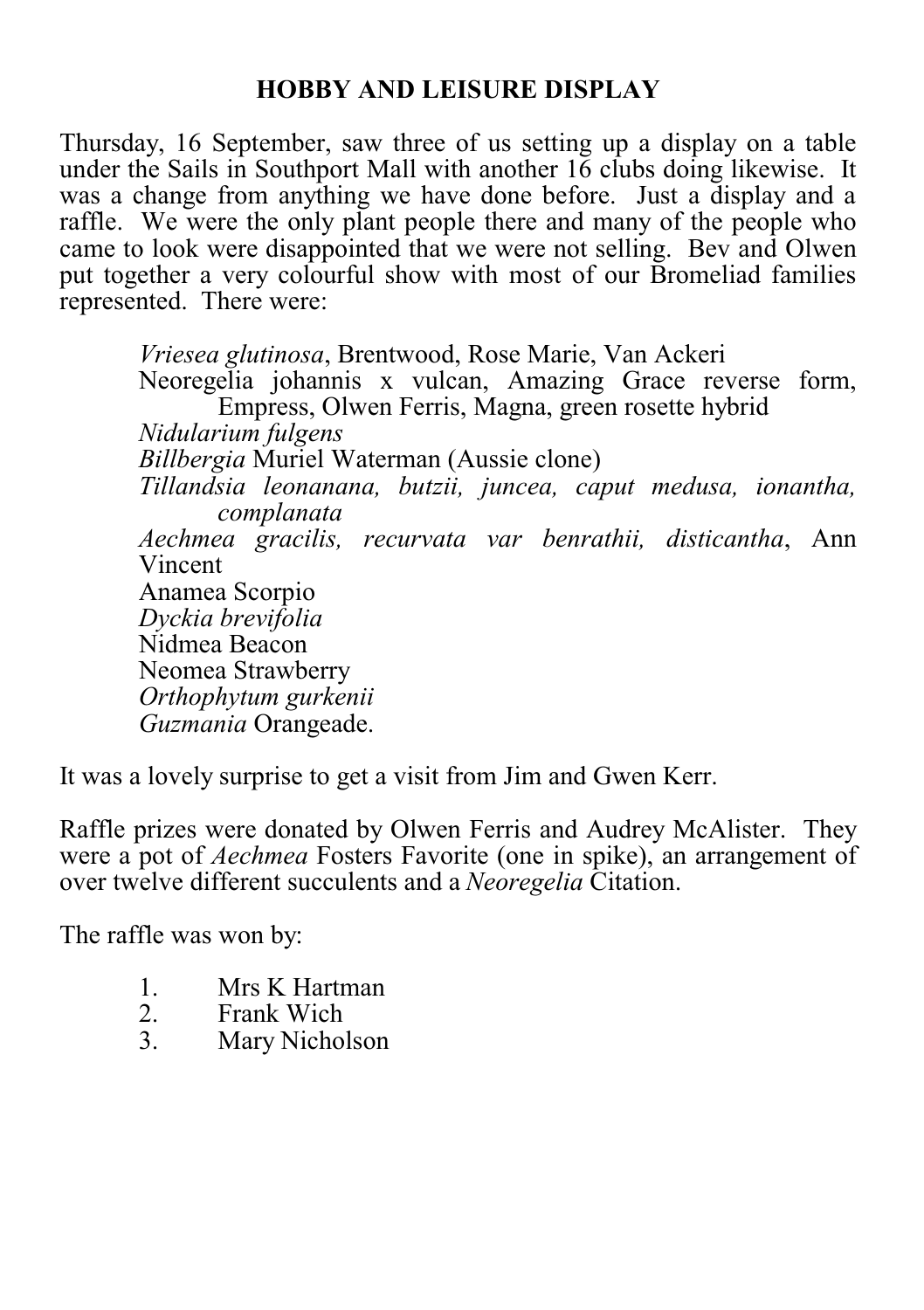#### **!! CONGRATULATIONS !!**

Happy Birthday to Pat Carpenter, John Catlan, Marie Daniels, Mac McAlister, Doug Reilly and Wendy Besgrove.

Happy Belated Birthday to Trish van Pelt, Dorothy Griffiths and Narelle Rowe.



If you would like to have a birthday or any other message put in the Newsletter, please just let us know. You don't have to tell us the year.

#### **ORDINARY RAFFLE**

This is one way of making money for the Society. It is up to all of us to help by bringing in some plant/s when we have extra ones. It doesn't have to be a bromeliad, just something you would like to win yourself. Let us see if we can make this one good continuous raffle.

#### **PHOTOGRAPH APPEAL**

If you have an additional copy of photos of your Bromeliads in bloom, why not donate them to the Society's Library.

The goal is to have a compilation of photos in albums to help with future identification of plants. So bring in those photos, please.

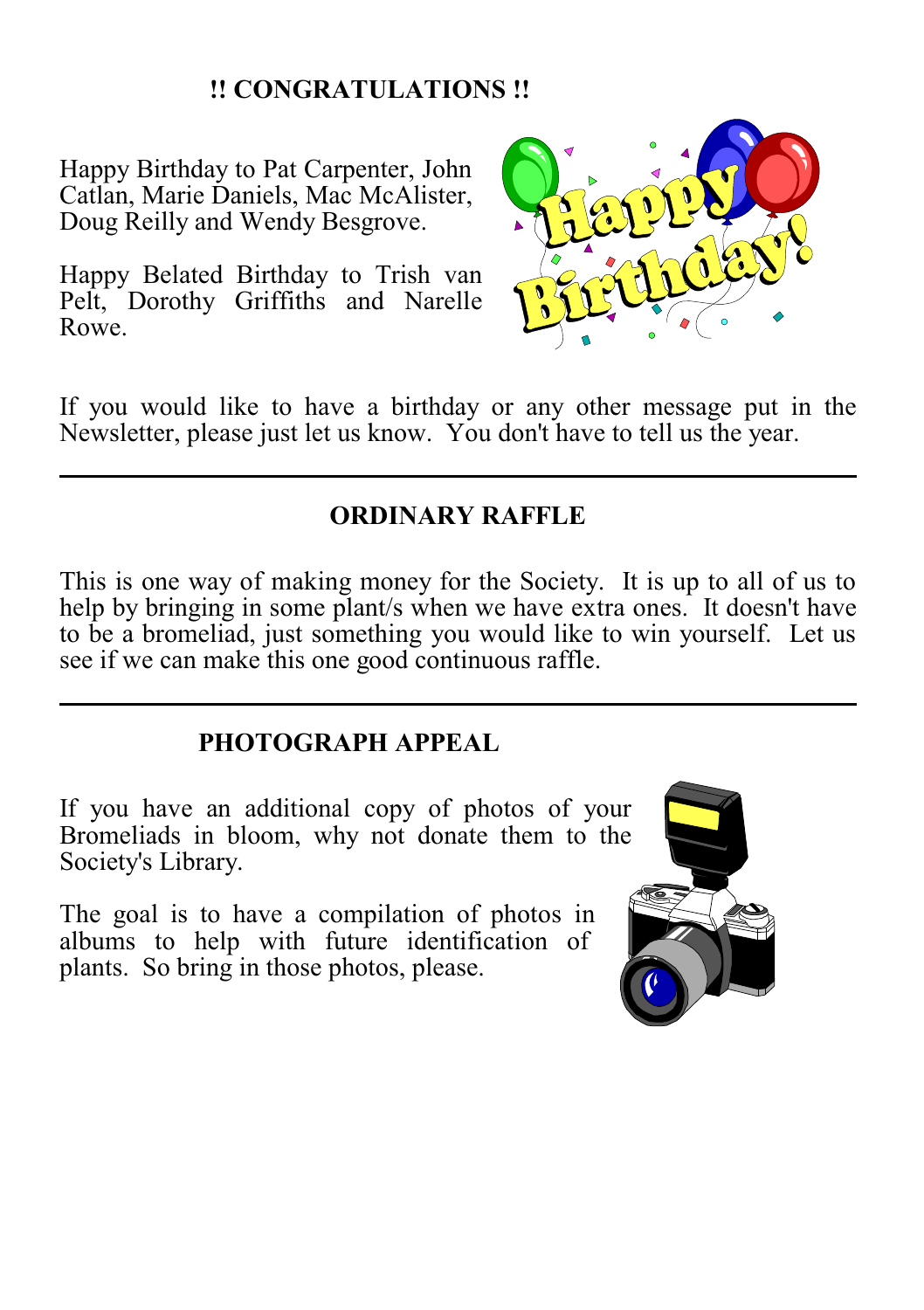#### **THANK YOU**

Wendy

I have been your "Editor" since the beginning of 1993. In January, I decided to offer my skills in word processing to an Editor after we had a little difficulty appointing one on the basis of technical resources. My intention was to merely type and arrange the articles from members into something that looked like a newsletter. It was only at Mary's constant monthly insistence that I finally agreed to be called the Editor.

It is now coming up to election time again when all office bearers usually take stock of their previous year in office. It has been my first time ever at being an Editor and I hope that I have been able to fill the position adequately.

I would like to take this opportunity to thank everyone for helping to make my job easier. You have provided me with a variety of articles to entertain and inform your fellow Society members and I sincerely thank you for this.

My thanks must also go a non-Society member, namely Jim Marshall, with whom I work. He has contributed to our Society in an indirect way by allowing me to have access to computer equipment and a photocopier which enables me to produce Bromlink for you each month.

Also, my sincerest thanks to Mary for her support and the fantastic job she has done to collect articles from members and to give me new and innovative ideas (like the puzzles) to include in Bromlink. I regard myself as exceedingly lucky to have such a supporter as Mary available to me. Without her to co-ordinate the collection of articles and information, I would not have been able to produce your newsletter as I have identified that it is a distinct disadvantage not living here on the Coast.

Thank you also to you, the members, for your encouraging feedback and suggestions. Without you, this newsletter would not exist.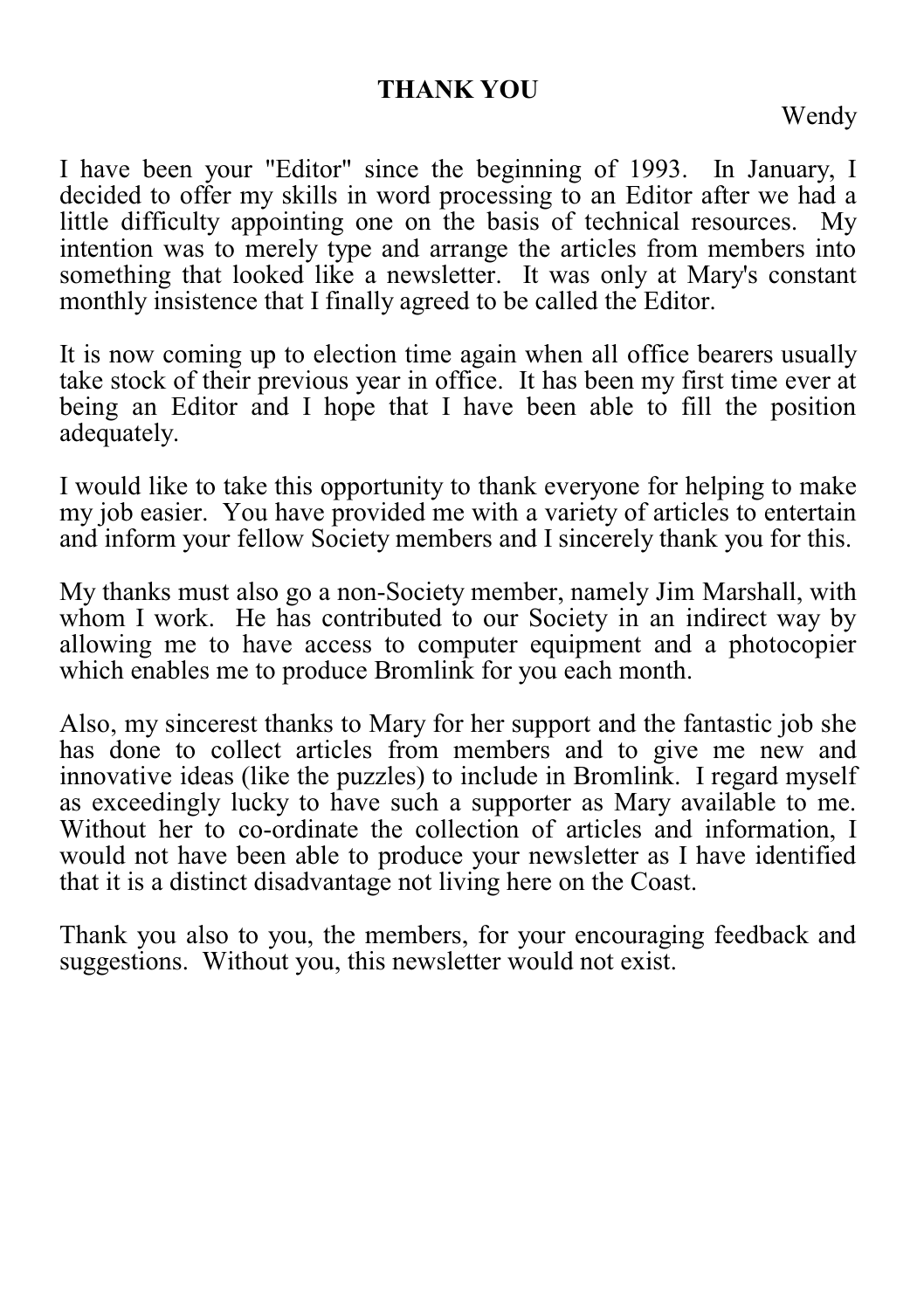#### **LOOKING AT YOUR PLANTS**

Olwen Ferris

Have you ever taken the time to look closely at your bromeliads? There are times when they will astound you!

I am sure some of your billbergias have taken you by surprise! As you walk past - Oh, an inflorescence is just emerging - and you walk on past without watching a most remarkable thing happening. I used to do the same thing myself and yes, later, there was the flower in all it's glory.

Some time ago, I saw that one of my large, tubular billbergia was coming into spike. It was nearly lunchtime, as I placed the pot on a bench in the shadehouse, and went to prepare a meal. After washing up, I again visited the plant about two hours later and it had fully emerged and cascaded down in all it's glory. I stood in amazement and thought it is emerging fast enough to be visible in movement! And sure enough, as I looked I could see it pulsing. About every two seconds, there was a jerk and another couple of seconds another jerk. Yes, it was moving.

I have since shown this to other people, so this was not a once-only sighting. Your plants can tell you a lot, if you take the time to notice them.



*Billbergia zebrina*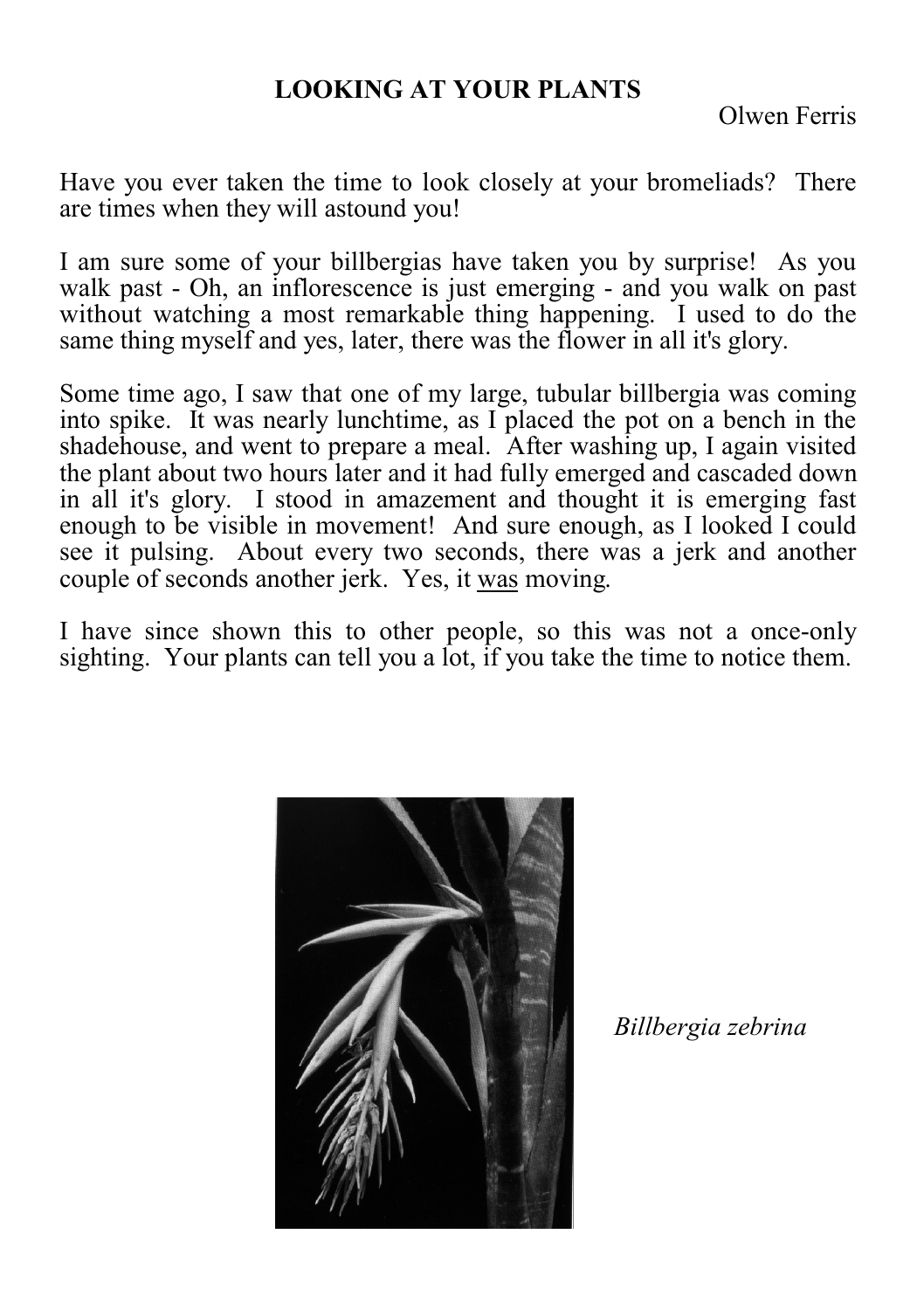#### **I DON'T LIKE BROMELIADS**

Wilf and Roy grow plants and, amongst the various groups they are interested in, are bromeliads. They had a particular landscape gardener who on numerous occasions bought stock from them. In all the time he dealt with them, they could not get him interested in trying even one bromeliad to use as a landscape plant.

It so happened they had an order for a couple of hundred *Billbergia pyramidalis* to be used as a group planting in a landscape job. The plants were to be picked up the following week, so they were cleaned and packed into styro boxes ready to go. A number were in full flower these flowers were removed and, for want of a better place to keep them, he popped them into a large *Vriesea gigantea*. This large blue-green vriesea with a dozen red *B. pyramidalis* spikes poking out from amongst the leaves was indeed a most beautiful vase of flowers.

Down the driveway comes the landscape gardener looking for stock. Wilf pointing at the *Vriesea gigantea* suggested he tried a few of those. The reply was "had a lot of those last year but nobody wanted them!!"

> John and Genny Mango Mansion 4208

#### **PINE CONES AND POTTING MIX**

The pine cones of *Pinas radiata* and their look alikes can be transformed into an ingredient of a bromeliad potting mix. Collect the mature old cones from the ground and store in a dry place until the cones are dry and fully expanded.

I use a Rover Muncher with a Briggs and Stratton 5hp motor. I repeat the cones must be totally dry and fully expanded. Feed them to the machine as fast as the machine can handle them.

> John and Genny Mango Mansion 4208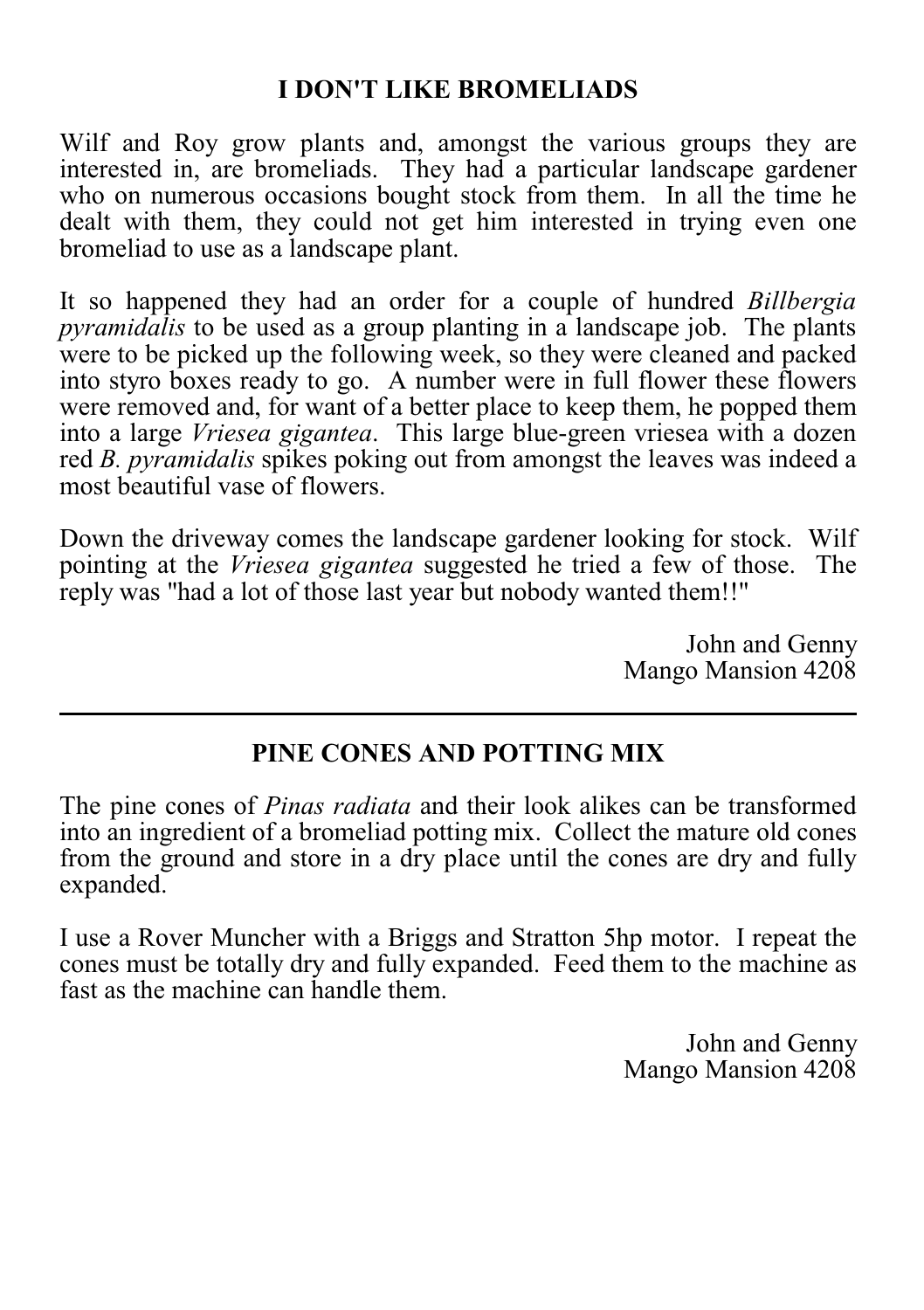#### **WANTED URGENTLY**

Could you please get pen to paper and write us a story, long or short on how you began collecting bromeliads, or your first attempt to grow bromeliads, or even the way you grow your favourite bromeliads.

There are many members who have a long distance to come to meetings so this is one way you can participate. This is your Newsletter. Let's try to make it better.

Could you please give your articles to Mary or alternatively, send them to Wendy at the following address:

c/- 19 Ellington Street<br>BROWNS PLAINS 0 4118 BROWNS PLAINS

#### **DESCRIPTIONS AND MEANINGS**

In last month's newsletter, Mac McAlister kindly submitted some descriptions and meanings of variegated plants. Thank you Mac for doing this research.

For those who would like further information about this, it is available in the Australian Bromeliad Society's book "Growing Bromeliads" under the section on "Variegation of Bromeliads".



*Aechmea ramosa*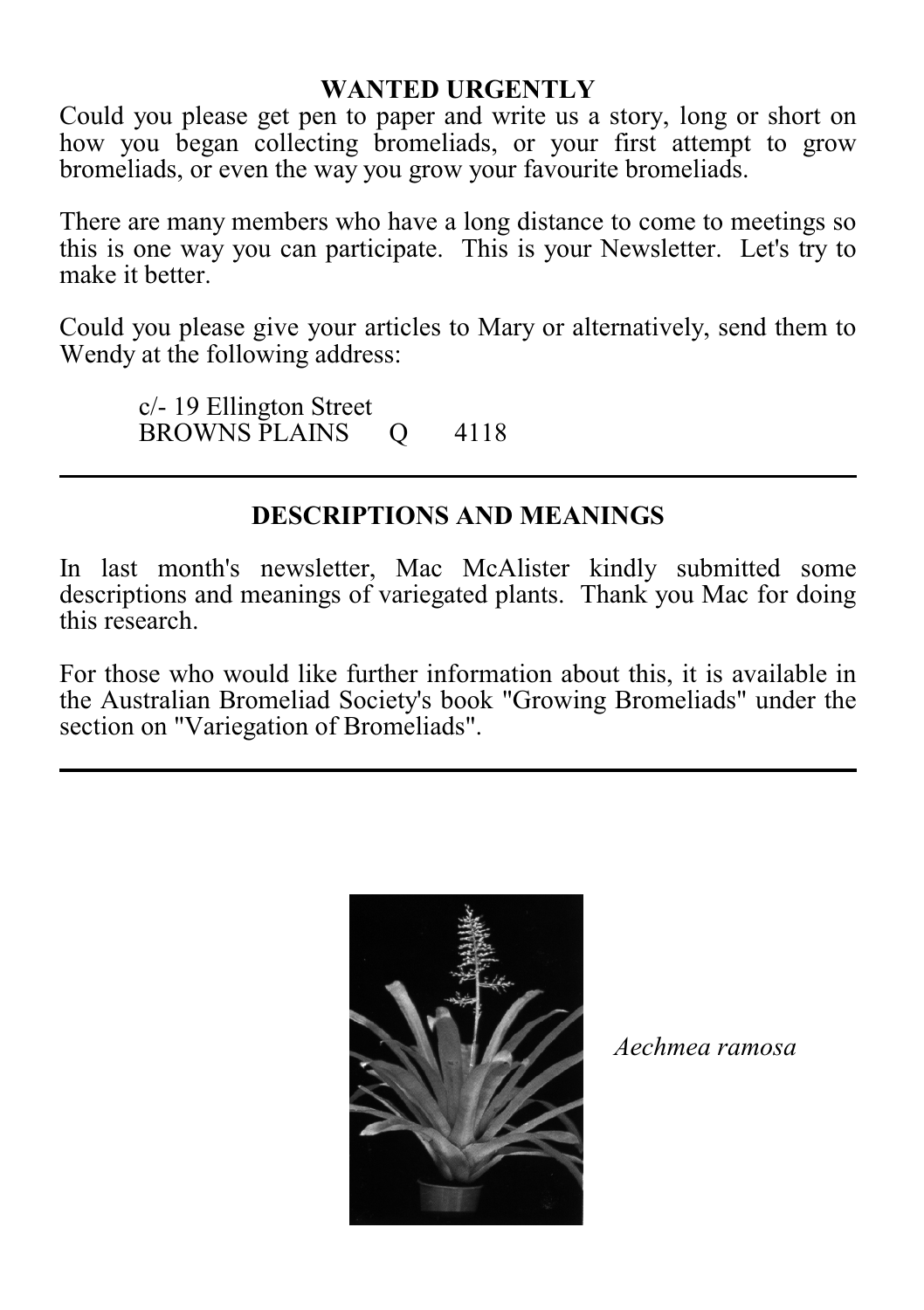#### **PLANT SALES**

You can bring in your excess plants for sale at our meetings. They must be healthy plants and be named, if possible. They can be any kind of plant, not just succulents and bromeliads. There is a 10% commission to the Society on all sales.

Please see that you have a tag with your name and the price of the plant attached to each pot. The tags are available through the Society now. Make use of them and make Doug's work easier.

#### **WELCOME**

A big welcome to a new member:

Nev Ryan

#### **CENT AUCTION**

It was wonderful how much fun can be had by our Cent Auction every March, June and September. If members keep bringing in several plants each to be placed in groups the responsibility will be less of just the same few. The building up of our Library is the aim of the Cent Auction. Please remember to retain No. 1 ticket for the draw.

#### **SUBSCRIPTIONS**

Subscriptions are due in October of each year. If you require postage of your newsletters, please forward 11 (eleven) current-price stamps.

Family - \$6.00 Single - \$4.00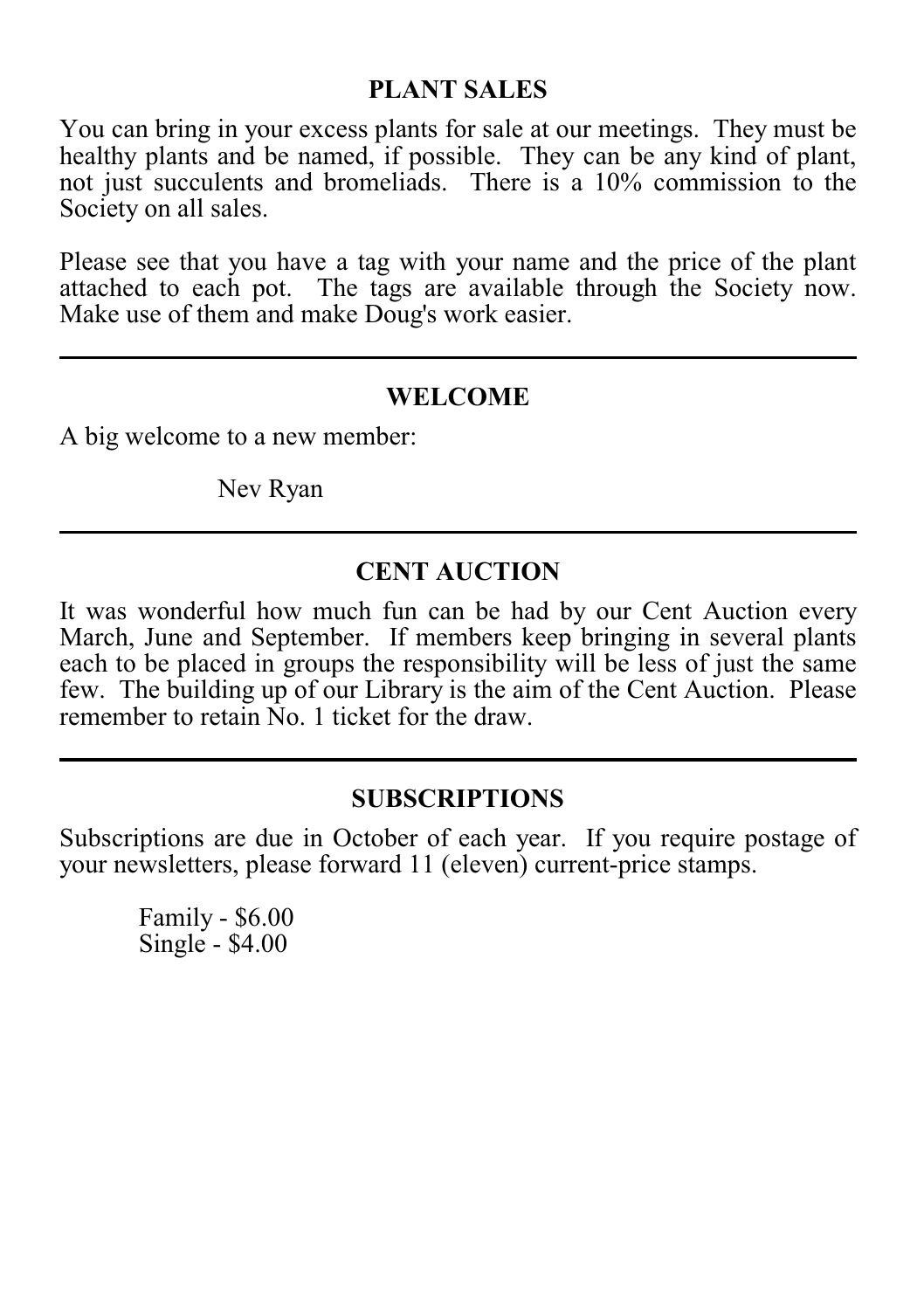#### **PLANT ROSTER**

We are now operating a roster to share the responsibility of bringing in plants for the Lucky Door Prize and the Special Raffle. If anyone other than the people rostered for that month would like to donate a plant, please feel free to do so. The plants do not have to be succulents or bromeliads. The Lucky Door Prize is drawn first and has the pick from the table followed by the Special Raffle with a choice of the plants available.

#### **NOVEMBER**

John Collins, Buck Staff, Jeanette Henwood and Don Hobbs

#### **FEBRUARY**

Peter Ludowici, Jill Surch, Joyce Staff, Gloria Morrow

If you are unable to attend the meeting, either get the plant to someone to take it in for you or swap with someone else.

#### **SOLUTION TO SEPTEMBER'S PUZZLE**

W T K G A N V I X P C F B E Q Z O S M J L H U Y D R

FLOWER<br>STREPTOCALYX ANANAS STREPTOCALYX<br>SPIKE  $NEOREGELIA$ 

PORTE<u>A</u><br>TILLANDSIA NEOPHYTUM TILLANDSIA NEOPHYTUM<br>VRIESEA NIDUMEA  $\overline{C}$ ANISTRUM PUYA<br>CAUDEX HYBRID CAUDEX HYBRID<br>
ORTHOPHYTUM NIDBERGIA ORTHOPHYTUM **PITCAIRNIA OFFSET** BILLBERGIA **QUESNELIA BILLOUE GUZMANIA** 

AECHMEA<br>ARIZAJULIA

NID<u>U</u>MEA<br>PUYA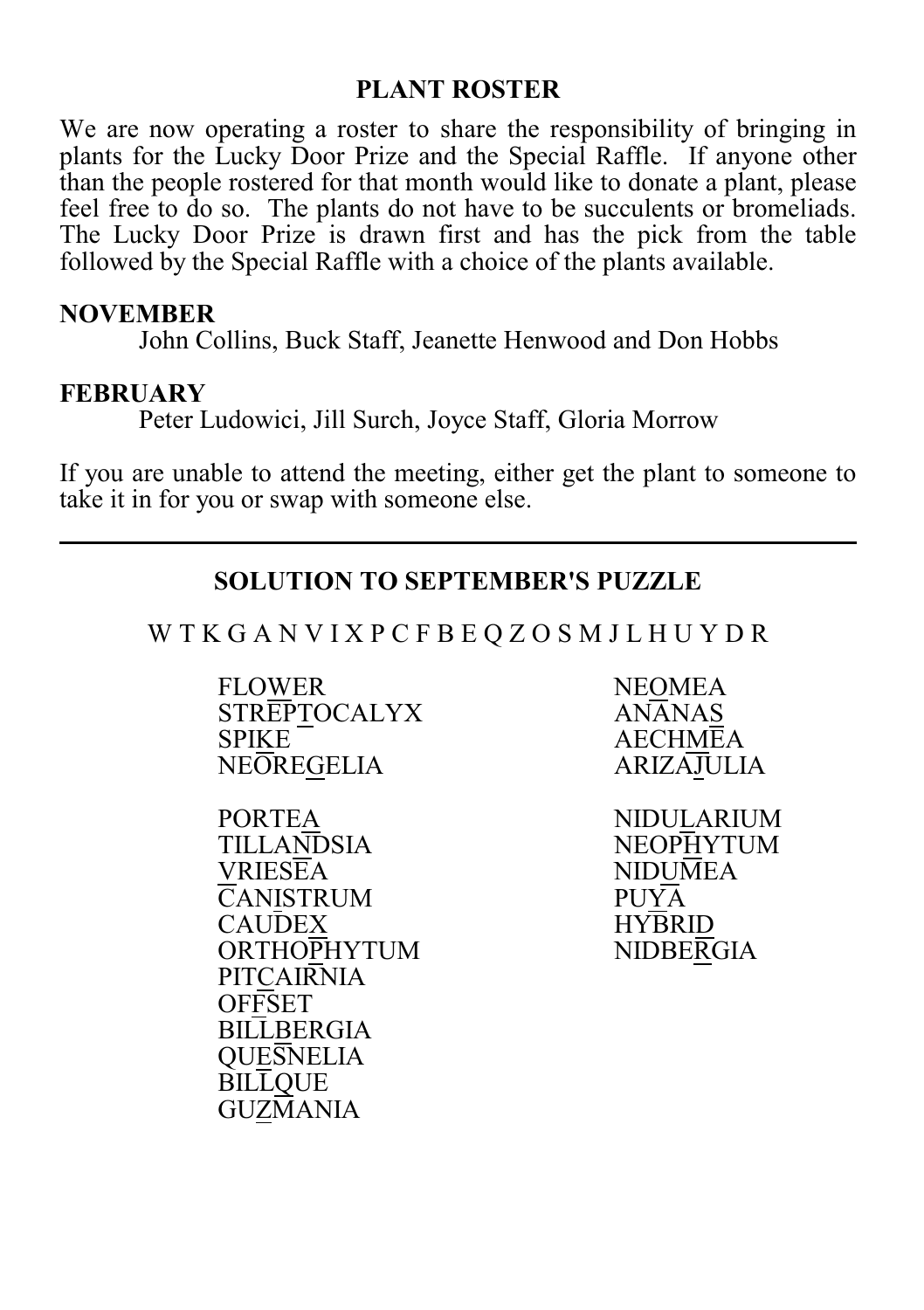### **ALPHABROM**

|   |   | S<br>$\mathbf T$<br>$\mathcal{C}$<br>E<br>$\boldsymbol{\mathrm{F}}$<br>M<br>L<br>$\mathbf T$<br>E<br>$\mathbb{R}$<br>M<br>W<br>F<br>E<br>E<br>D<br>$\mathcal{C}$<br>$\mathbf T$<br>$\mathcal{C}$<br>${\bf P}$<br>$\mathbf{A}$<br>$\mathbf P$<br>S<br>$\mathbf T$<br>$\mathbf T$ | B<br>B<br>A<br>Η<br>$\overline{O}$<br>$\mathbb{R}$<br>B<br>Η<br>F<br>S<br>L<br>$\mathcal{C}$<br>B<br>L<br>${\bf S}$<br>R<br>$\mathbf{O}$<br>W<br>$\mathbf T$<br>$\mathbf R$<br>$\mathbf R$<br>S<br>E<br>A<br>$\boldsymbol{\mathrm{V}}$ | P<br>L<br>$\boldsymbol{\mathrm{F}}$<br>A<br>S<br>U<br>I<br>$\overline{O}$<br>$\mathbf I$<br>U<br>E<br>A<br>M<br>$\mathbf O$<br>$\overline{O}$<br>Z<br>$\boldsymbol{\mathrm{F}}$<br>$\mathbf{A}$<br>$\mathcal{C}$<br>A<br>A<br>P<br>$\mathcal{C}$<br>R<br>$\overline{O}$ | G<br>A<br>E<br>R<br>T<br>$\mathbf{O}$<br>$\mathbf V$<br>${\bf S}$<br>R<br>P<br>K<br>S<br>A<br>$\mathbf{P}$<br>U<br>P<br>${\bf F}$<br>S<br>H<br>E<br>$\mathbf N$<br>L<br>A<br>${\bf S}$<br>I | Y<br>$\mathcal{C}$<br>A<br>L<br>E<br>S<br>$\mathbf I$<br>M<br>E<br>${\bf E}$<br>$\mathcal{C}$<br>$\mathcal{C}$<br>$\mathbf R$<br>${\bf P}$<br>B<br>E<br>E<br>$\mathbf I$<br>E<br>$\mathbf T$<br>Y<br>A<br>${\bf N}$<br>U<br>M | A<br>K<br>U<br>E<br>$\mathbb{R}$<br>U<br>T<br>O<br>D<br>R<br>${\bf S}$<br>A<br>$\mathbf I$<br>E<br>A<br>W<br>Ε<br>L<br>R<br>E<br>$\mathbf R$<br>$\mathcal{C}$<br>D<br>R<br>D | Q |         | A<br>A<br>A<br>U<br>A<br>E<br>A<br>E<br>I<br>T<br>E<br>E<br>N<br>Η<br>I<br>L<br>$\overline{O}$<br>E<br>E<br>T<br>B<br>R<br>K<br>R<br>O | U<br>G<br>I<br>$\overline{I}$<br>N<br>$\mathbf R$<br>$\mathbf T$<br>Y<br>$\mathbf R$<br>A<br>E<br>L<br>R<br>E<br>$\mathbf{A}$<br>$\mathbf{A}$<br>Y<br>$\mathbf R$<br>D<br>U<br>Y<br>D<br>$\mathbf{A}$<br>$\mathbf I$<br>N | L<br>$\mathbf I$<br>$\mathbf T$<br>N<br>U<br>S<br>U<br>Y<br>D<br>$\mathbb{R}$<br>$\mathbf T$<br>I<br>U<br>$\mathbf I$<br>N<br>D<br>A<br>S<br>D<br>S<br>E<br>A<br>Y<br>D<br>A | I<br>$\mathcal{C}$<br>E<br>S<br>S<br>$\mathbf T$<br>${\bf S}$<br>M<br>$\bf{I}$<br>S<br>S<br>${\bf F}$<br>G<br>M<br>U<br>Y<br>L<br>$\mathcal{O}$<br>A<br>$\mathbf R$<br>$\mathbf R$<br>E<br>E<br>E<br>$\mathbf T$ | ${\bf S}$<br>P<br>E<br>$\mathbf Y$<br>Η<br>A<br>$\mathbf{O}$<br>$\mathcal{C}$<br>$\mathbf R$<br>T<br>U<br>P<br>$\overline{O}$<br>E<br>${\bf S}$<br>A<br>R<br>N<br>Ε<br>Y<br>T<br>I<br>R<br>R<br>$\mathbf U$ | ${\bf S}$<br>${\bf E}$<br>$\mathcal{C}$<br>$\mathbf{O}$<br>$\mathbf U$<br>$\mathbf R$<br>$\mathbf R$<br>A<br>$\mathcal{O}$<br>A<br>${\bf E}$<br>$\mathbf T$<br>$\mathbf R$<br>${\bf R}$<br>$H_{\rm}$<br>$\mathbf{A}$<br>$\mathbf C$<br>G<br>${\bf S}$<br>E<br>$\mathbf R$<br>${\bf S}$<br>$\mathcal{O}$<br>W<br>S |   |
|---|---|---------------------------------------------------------------------------------------------------------------------------------------------------------------------------------------------------------------------------------------------------------------------------------|----------------------------------------------------------------------------------------------------------------------------------------------------------------------------------------------------------------------------------------|-------------------------------------------------------------------------------------------------------------------------------------------------------------------------------------------------------------------------------------------------------------------------|---------------------------------------------------------------------------------------------------------------------------------------------------------------------------------------------|-------------------------------------------------------------------------------------------------------------------------------------------------------------------------------------------------------------------------------|------------------------------------------------------------------------------------------------------------------------------------------------------------------------------|---|---------|----------------------------------------------------------------------------------------------------------------------------------------|---------------------------------------------------------------------------------------------------------------------------------------------------------------------------------------------------------------------------|------------------------------------------------------------------------------------------------------------------------------------------------------------------------------|------------------------------------------------------------------------------------------------------------------------------------------------------------------------------------------------------------------|-------------------------------------------------------------------------------------------------------------------------------------------------------------------------------------------------------------|-------------------------------------------------------------------------------------------------------------------------------------------------------------------------------------------------------------------------------------------------------------------------------------------------------------------|---|
| Α | B | $\mathbf F$<br>$\mathcal{C}$                                                                                                                                                                                                                                                    | Y<br>D                                                                                                                                                                                                                                 | H<br>E                                                                                                                                                                                                                                                                  | E<br>$\boldsymbol{\mathrm{F}}$                                                                                                                                                              | Z<br>G                                                                                                                                                                                                                        | E<br>H                                                                                                                                                                       | I | $\bf J$ | S<br>K                                                                                                                                 | $\mathbf Y$<br>L                                                                                                                                                                                                          | A<br>M                                                                                                                                                                       | $\mathbf N$<br>N                                                                                                                                                                                                 | U<br>O                                                                                                                                                                                                      | S<br>P                                                                                                                                                                                                                                                                                                            | Q |
| R | S | $\mathbf T$                                                                                                                                                                                                                                                                     | U                                                                                                                                                                                                                                      | V                                                                                                                                                                                                                                                                       | W                                                                                                                                                                                           | X                                                                                                                                                                                                                             | Y                                                                                                                                                                            | Z |         |                                                                                                                                        |                                                                                                                                                                                                                           |                                                                                                                                                                              |                                                                                                                                                                                                                  |                                                                                                                                                                                                             |                                                                                                                                                                                                                                                                                                                   |   |

EACH LETTER of the alphabet will be used once. Cross it off as you use it. It may be first or last or anywhere between. Not all letters in each line are used.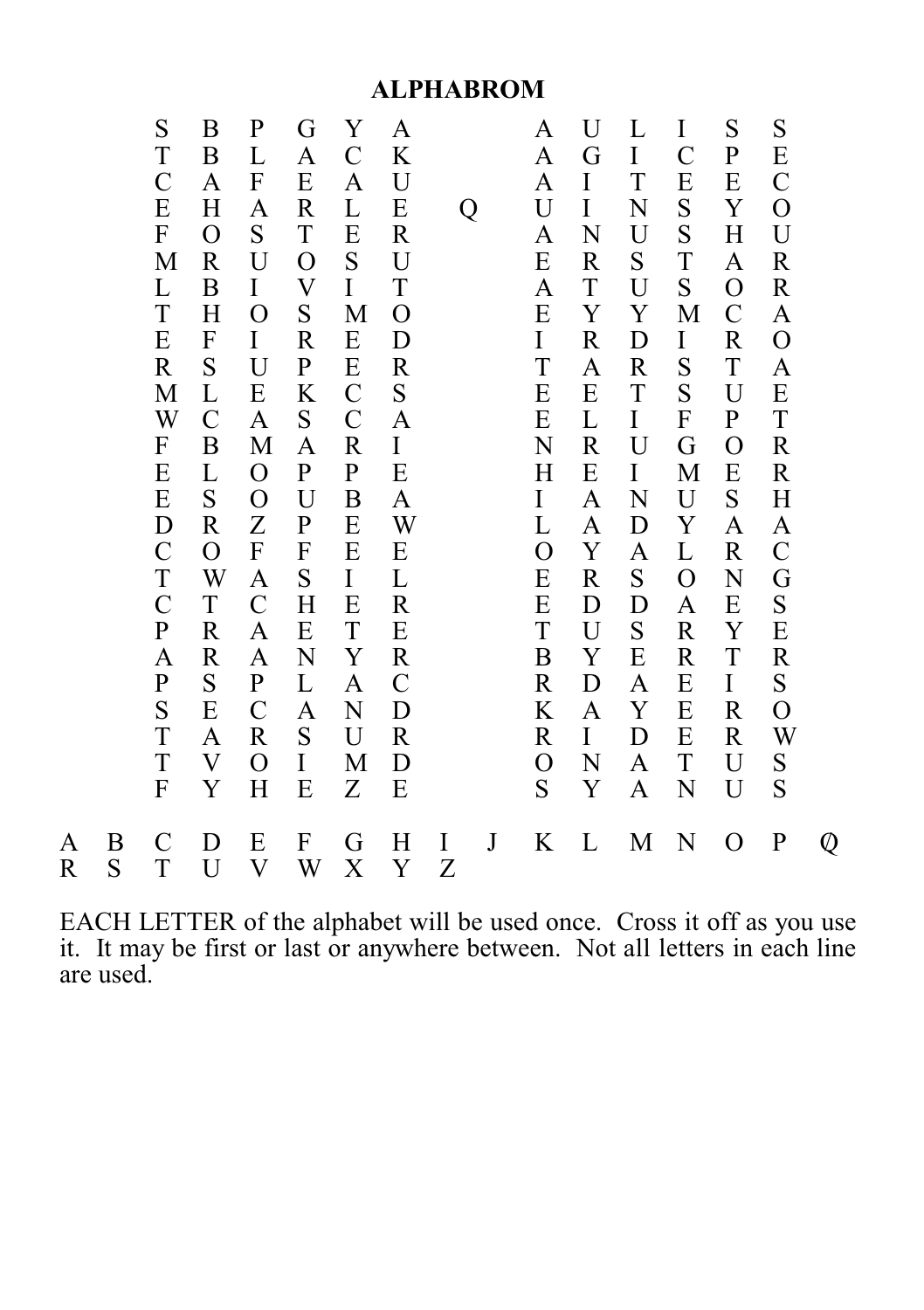Library books are available on loan for one (1) month only. Please return them so someone else can take the book out.

The list of some of the books available for loan are as follows:

#### **BROMELIADS:**

Journal of BSI 1981 - 1993 Bromeliads - The BSI Bromeliads - Werner Rauh (2 copies) Bromeliads - Walter Richter Bromeliads for Modern Living Bromeliads for Everyone - Bea Hanson The Colourful Bromeliads - Victoria Padilla Tillandsias - Paul Isley The Bromeliad Lexicon - Werner Rauh Bromeliaceaes of Venezuela Bromeliads - Victoria Padilla In Search of Flowers of the Amazon Forest - Margaret Mee Handbook for Judges and Exhibitors - BSI, 1982

### **CACTUS AND SUCCULENTS**

Cactus and Succulents - Sunset Succulents and Cactus - Sunset Cacti and other Succulents, Vol 1-6 - Edgar Lamb (2 copies Vol 5) Cacti for the Amateur - Abbey Garden Press The Book of Cacti and other Succulents - Claude Chidamian Cacti and Succulents - E.E. Kemp Cacti and Succulents for Modern Living Cacti - Sir Oliver Leese The Stapelieae, Vols 1, 2 and 3

Photo Album of members' donations.

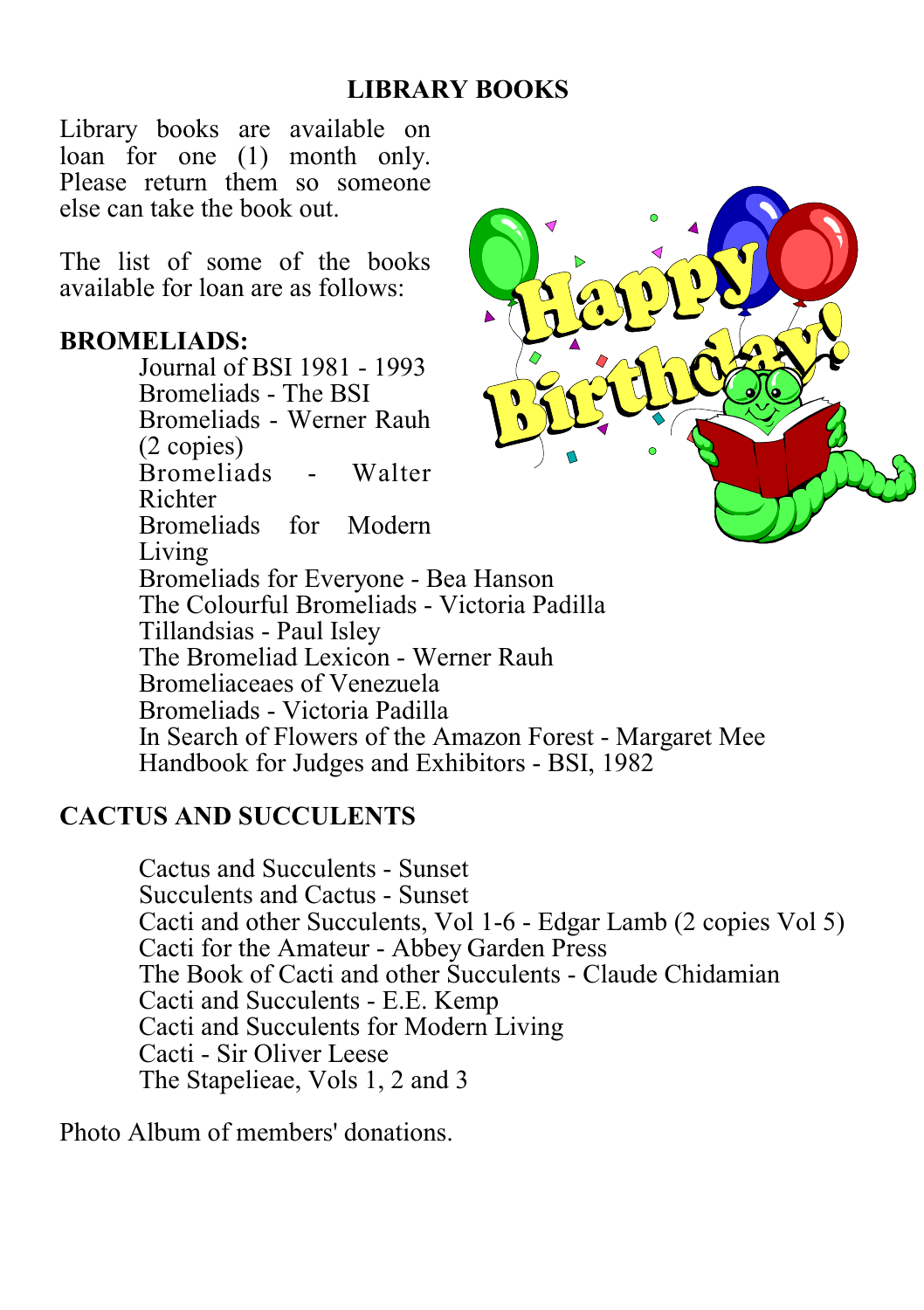#### **HELP?**

If you have a plant that you are not happy with the way it is growing, bring it in and our panel will help with ideas on what you can do different.

#### **BUY AND SELL**

If any members have plants they are looking for or plants to sell, tell us. We will put it in the newsletter for you. This is your newsletter, make it work for you.

| <b>ITEMS FOR SALE</b> |                                                                                        |                                                          |                                 |  |  |  |  |
|-----------------------|----------------------------------------------------------------------------------------|----------------------------------------------------------|---------------------------------|--|--|--|--|
| <b>POTS</b>           | 105 mm squat pot<br>$125 \text{ mm}$<br>140 mm<br>$165 \text{ mm}$<br>$200 \text{ mm}$ |                                                          | 20c<br>25c<br>30c<br>45c<br>65c |  |  |  |  |
| <b>OSMOCOTE</b>       | 500 <sub>g</sub>                                                                       |                                                          | \$2.50 $(9$ month)              |  |  |  |  |
| <b>LABELS</b>         | $10$ for $50c$                                                                         |                                                          |                                 |  |  |  |  |
| <b>PENCILS</b>        | \$2.50 each                                                                            |                                                          |                                 |  |  |  |  |
| <b>SALES STICKERS</b> |                                                                                        | $5¢$ each or 10 for $50¢$                                |                                 |  |  |  |  |
| <b>SOCIETY BADGES</b> |                                                                                        | \$3.00 each<br>Available from the Treasurer, Jum Daniels |                                 |  |  |  |  |
| <b>BOOK</b>           | "Bromeliads for Everyone" by Bea Hanson - \$3.50                                       |                                                          |                                 |  |  |  |  |

#### **WHO AM I?**

Don't forget, anyone who has a mature plant or one in flower but doesn't know it's name, our experts are here to help identify it for you.